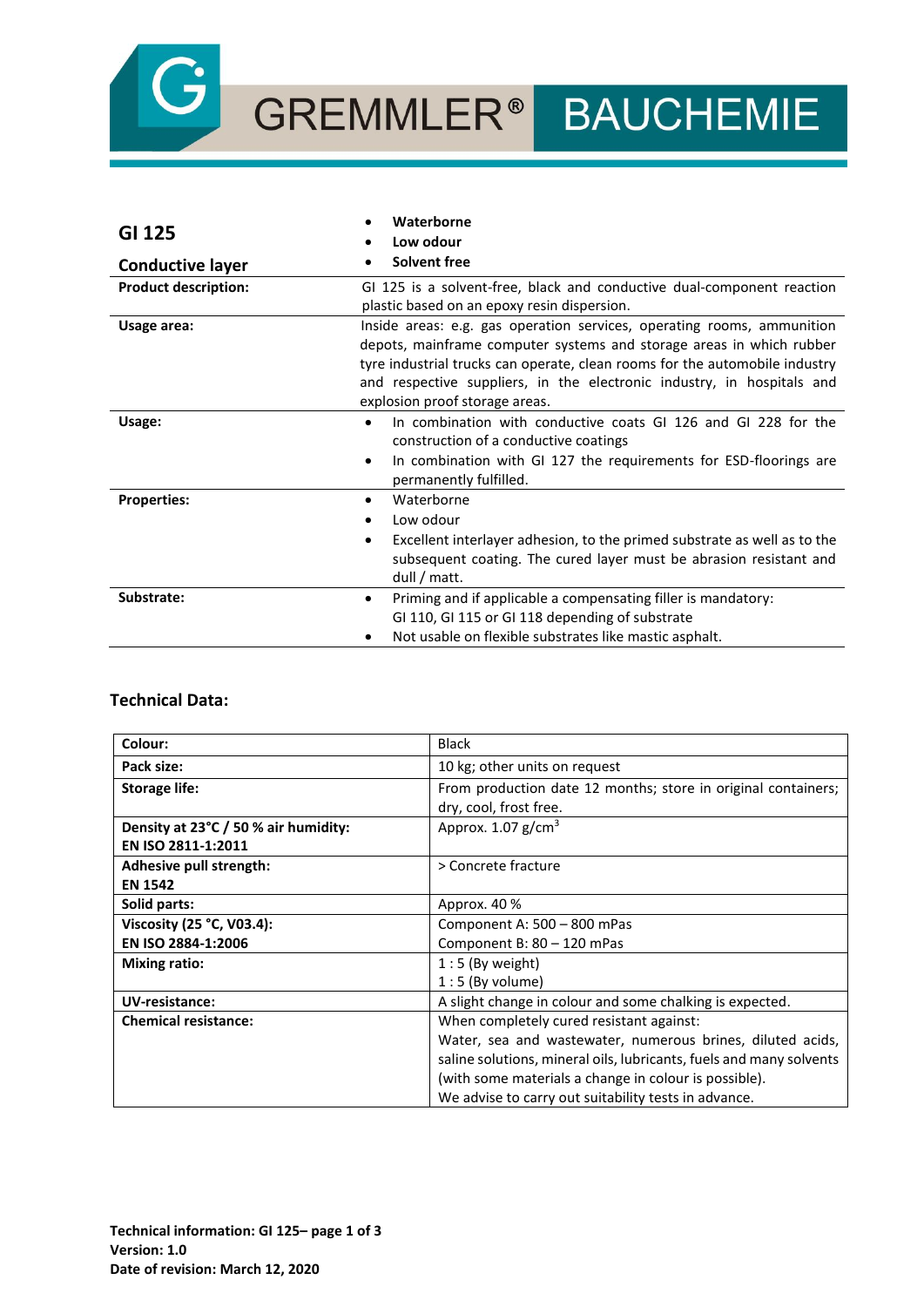# **Processing data:**

| <b>Material usage:</b>                     | $100 - 150$ g/m <sup>2</sup>                                  |
|--------------------------------------------|---------------------------------------------------------------|
|                                            | These values are dependent on how the product is              |
|                                            | processed and on the substrate. The values are therefore only |
|                                            | for a rough estimate.                                         |
| Processing time (at 50 % air humidity)     | $20 - 25$ minutes (30 °C)                                     |
|                                            | 40 – 50 minutes (20 °C)                                       |
|                                            | 70 – 90 minutes (10 °C)                                       |
| Revision time (at 50 % air humidity)       | Min. 4 - 6 hours, max. 12 hours at 30 °C                      |
|                                            | Min. 8 - 12 hours, max. 24 hours at 20 $^{\circ}$ C           |
|                                            | Min. 16 - 24 hours, max. 48 hours at 10 °C                    |
| Curing time (complete mechanical stress at | 3 days (30 °C)                                                |
| 50 % air humidity)                         | 7 days (20 °C)                                                |
|                                            | 10 days (10 °C)                                               |
| <b>Processing temperature:</b>             | $10 - 30 °C$                                                  |

# **Processing:**

| Preparation of the substrate: | Substrate must be dry, clean, rough, stable and free of separating<br>$\bullet$<br>substances like oil, fats etc.<br>The conductive coating must be applied onto a prepared and primed<br>$\bullet$<br>substrate. Rough surfaces due to grinding or blasting must be levelled<br>by use of an additional levelling layer.<br>An earthing connection must be made.<br>٠<br>Within the revision time, the coating can be applied directly onto the<br>٠<br>primer. If the revision time is exceeded, the primed surface must be                                                                                                                            |
|-------------------------------|----------------------------------------------------------------------------------------------------------------------------------------------------------------------------------------------------------------------------------------------------------------------------------------------------------------------------------------------------------------------------------------------------------------------------------------------------------------------------------------------------------------------------------------------------------------------------------------------------------------------------------------------------------|
|                               | prepared by blasting etc. for further application.                                                                                                                                                                                                                                                                                                                                                                                                                                                                                                                                                                                                       |
| Tools:                        | Short or medium piled roller, wiper grids, rubber slider<br>٠                                                                                                                                                                                                                                                                                                                                                                                                                                                                                                                                                                                            |
| Mixing:                       | Pour the resin compound completely into the curing agent.<br>$\bullet$<br>Mix intensively with slow turning mixer (we advise a double stirrer with<br>$\bullet$<br>the stirring units turning the opposite direction to each other).<br>Fill into another vessel and, if necessary, dilute with water and mix<br>$\bullet$<br>again.<br>Before applying to the substrate make sure to have an even and smear-<br>free mixture.<br>The mixed GI 125 can be diluted with up to 5% water for an easier<br>application. The conductive properties do not get affected.                                                                                       |
| <b>Application:</b>           | Apply the product with rubber slider and evenly spread with short or<br>$\bullet$<br>medium piled roller in a cross pattern.                                                                                                                                                                                                                                                                                                                                                                                                                                                                                                                             |
| <b>Processing conditions:</b> | The material, air and ground temperature must be between 10 °C and<br>٠<br>30 °C during the processing, installation and curing time.<br>The substrate temperature must be at least 3 °C above the dew point.<br>$\bullet$<br>The air humidity should not be above 80 % at any time. The application<br>$\bullet$<br>should take place when temperature is at a constant or falling value to<br>avoid blisters because of the extension of air inside the substrate. It is<br>important to keep an eye on the ventilation during and after the<br>application. The area must be protected from any direct water contact<br>during the whole curing time. |